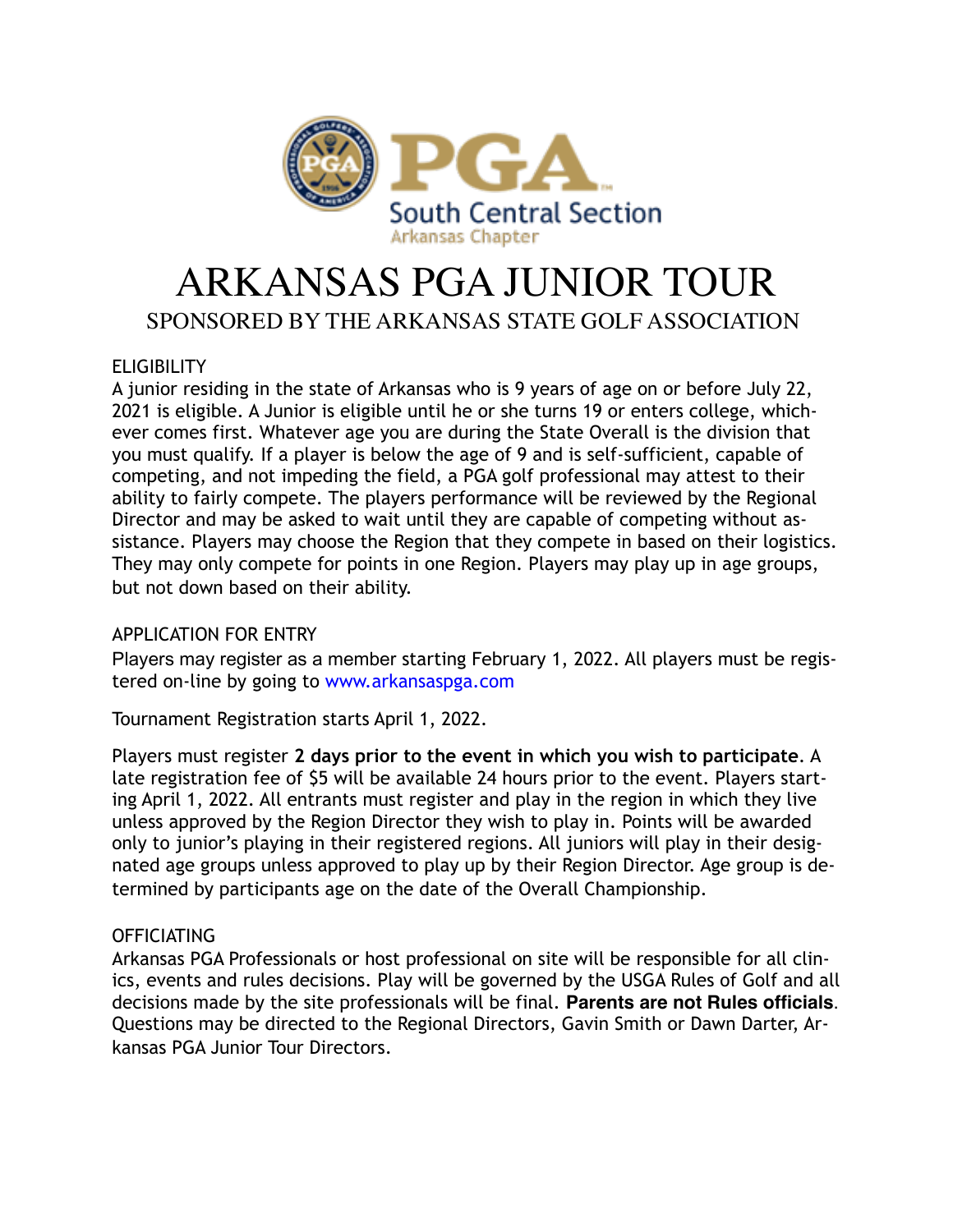#### GIRL'S DIVISION

The number of holes to be played (9 or 18) will be determined by the ages of the entrants. Age groups will be awarded plaques.

#### DRESS CODE

Boys' shirts must have collars and sleeves. Girls' shirts do not require collars or sleeves. No T-shirts, tank tops, open mesh or midriff tops. Boys' shirts must be tucked in at all times. Shorts must be an appropriate length. No gym shorts or cutoffs. Caps must be worn with the bill facing forward. Soft spikes only – no metal spikes will be allowed.

#### ENTRY FEE

The registration fee for each region of Arkansas Junior PGA Tour will be \$95. All tournaments in your Region are included in your \$95 registration fee. By going to **[http://](http://www.arkansaspga.com) [www.arkansaspga.com](http://www.arkansaspga.com)**, you will click on a link that will take to a registration page. Juniors that fail to register for each event are subject to not playing in that event. **You must register to play in each event by Noon 2 full days prior to the event. There will be a \$5 late fee registration 1 day prior to each event.**

#### AWARDS

Awards will be awarded to the Winner and Runner-Up in each age division at each tournament in the region. Awards will be given to the top finishers in each age division at the Arkansas PGA Junior Tour Overall Championship.

#### DATES TEES AND STARTING TIMES

Please note the starting times for each region as they are different for each region. TEES: Tees that players are to play are set by the Region Director.

#### PLAYER RESPONSIBILITY

Players are responsible for checking in, receiving their hole assignment and their scorecard. Players are responsible for exchanging scorecards and correctly keeping score for their fellow competitor(s) prior to teeing off on their first hole. Players should keep a correct accounting of their own score. All players will be responsible for attesting that the scores are correct.

It is the players responsibility to know the rules of play for the event. All players are responsible for keeping pace of play, playing and choosing their own equipment and scoring.

The junior must bring any rules questions to the attention of the host professional or regional director. Any violation of this policy may result in immediate disqualification of the junior from the event.